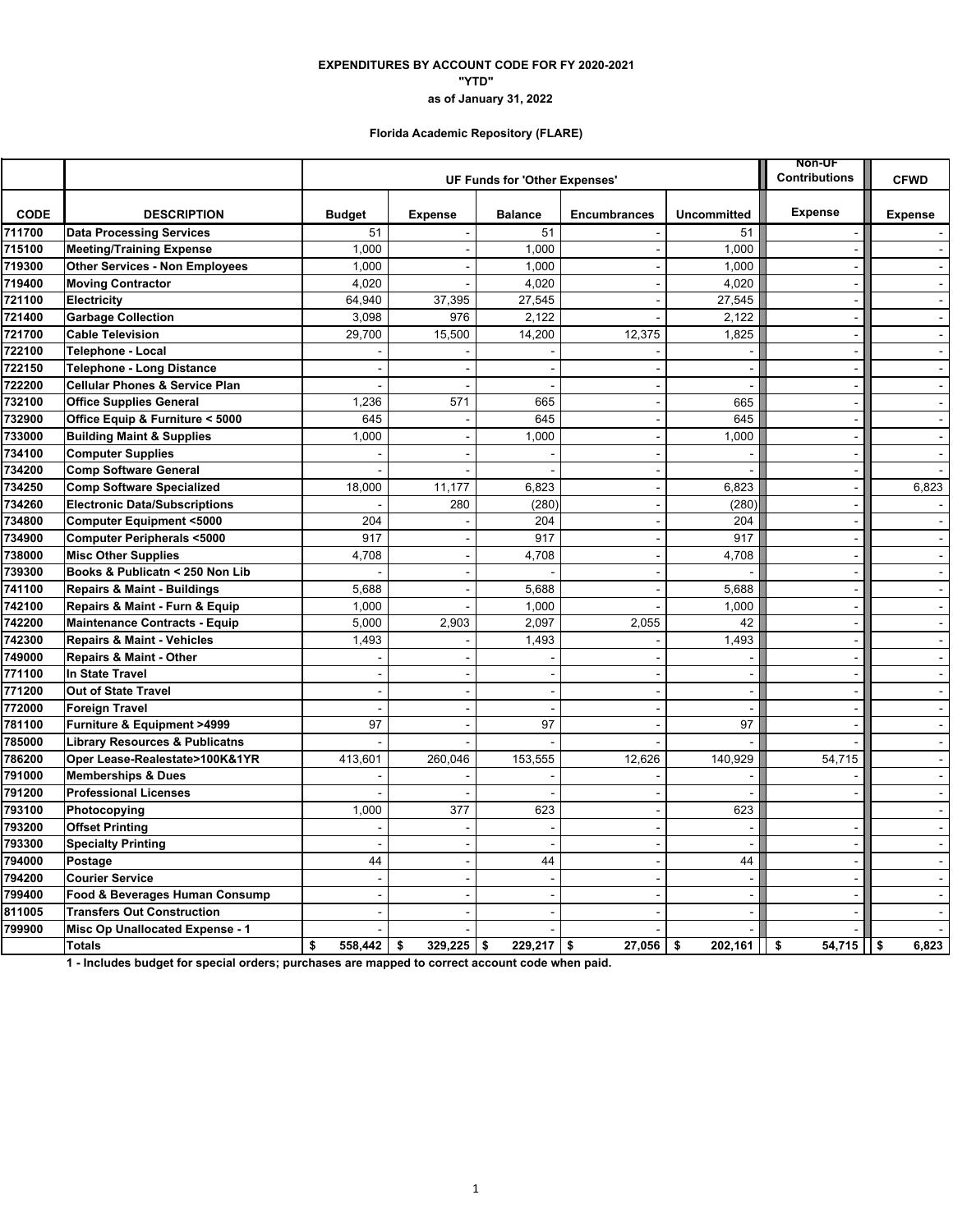### **"YTD" EXPENDITURES BY ACCOUNT CODE FOR FY 2020-2021 as of December 31, 2021**

## **Florida Academic Repository (FLARE)**

|             |                                           |                          | UF Funds for 'Other Expenses' | Non-UF<br><b>Contributions</b> | <b>CFWD</b>              |                          |                          |                |
|-------------|-------------------------------------------|--------------------------|-------------------------------|--------------------------------|--------------------------|--------------------------|--------------------------|----------------|
|             |                                           |                          |                               |                                |                          |                          |                          |                |
| <b>CODE</b> | <b>DESCRIPTION</b>                        | <b>Budget</b>            | <b>Expense</b>                | <b>Balance</b>                 | <b>Encumbrances</b>      | <b>Uncommitted</b>       | <b>Expense</b>           | <b>Expense</b> |
| 711700      | <b>Data Processing Services</b>           | 51                       |                               | 51                             |                          | 51                       |                          |                |
| 715100      | <b>Meeting/Training Expense</b>           | 1,000                    |                               | 1,000                          | $\sim$                   | 1,000                    |                          | $\sim$         |
| 719300      | <b>Other Services - Non Employees</b>     | 1,000                    |                               | 1,000                          |                          | 1,000                    |                          | $\mathbf{r}$   |
| 719400      | <b>Moving Contractor</b>                  | 4,020                    |                               | 4,020                          | $\sim$                   | 4,020                    | $\sim$                   | $\sim$         |
| 721100      | Electricity                               | 64.940                   | 32,409                        | 32,531                         |                          | 32,531                   |                          | $\omega$       |
| 721400      | <b>Garbage Collection</b>                 | 3,098                    | 763                           | 2,335                          |                          | 2,335                    | $\sim$                   | $\blacksquare$ |
| 721700      | <b>Cable Television</b>                   | 29,700                   | 14,850                        | 14,850                         | 14,850                   | $\sim$                   | $\sim$                   | $\blacksquare$ |
| 722100      | Telephone - Local                         |                          |                               |                                |                          | $\sim$                   | $\sim$                   | $\omega$       |
| 722150      | <b>Telephone - Long Distance</b>          |                          |                               |                                |                          | $\blacksquare$           | $\sim$                   | $\Delta$       |
| 722200      | <b>Cellular Phones &amp; Service Plan</b> |                          |                               | ÷                              |                          | $\sim$                   | $\sim$                   | $\sim$         |
| 732100      | <b>Office Supplies General</b>            | 1,236                    | 571                           | 665                            | 27                       | 638                      | $\sim$                   | $\blacksquare$ |
| 732900      | Office Equip & Furniture < 5000           | 645                      |                               | 645                            |                          | 645                      | $\sim$                   | $\omega$       |
| 733000      | <b>Building Maint &amp; Supplies</b>      | 1,000                    | $\overline{\phantom{0}}$      | 1,000                          | $\blacksquare$           | 1,000                    | $\blacksquare$           | $\blacksquare$ |
| 734100      | <b>Computer Supplies</b>                  |                          |                               |                                | $\sim$                   |                          | $\sim$                   | $\blacksquare$ |
| 734200      | <b>Comp Software General</b>              |                          |                               |                                | $\blacksquare$           |                          | $\blacksquare$           | $\blacksquare$ |
| 734250      | <b>Comp Software Specialized</b>          | 18,000                   | 11,177                        | 6,823                          | $\ddot{\phantom{1}}$     | 6,823                    | $\blacksquare$           | $\sim$         |
| 734260      | <b>Electronic Data/Subscriptions</b>      |                          | 280                           | (280)                          | ÷,                       | (280)                    | $\tilde{\phantom{a}}$    | $\blacksquare$ |
| 734800      | <b>Computer Equipment &lt;5000</b>        | 204                      |                               | 204                            | $\sim$                   | 204                      | $\sim$                   | $\blacksquare$ |
| 734900      | <b>Computer Peripherals &lt;5000</b>      | 917                      |                               | 917                            | $\sim$                   | 917                      | $\sim$                   | $\sim$         |
| 738000      | <b>Misc Other Supplies</b>                | 4,708                    |                               | 4,708                          | $\blacksquare$           | 4,708                    |                          | $\omega$       |
| 739300      | Books & Publicatn < 250 Non Lib           |                          |                               |                                | $\sim$                   |                          | $\sim$                   | $\sim$         |
| 741100      | <b>Repairs &amp; Maint - Buildings</b>    | 5,688                    |                               | 5.688                          | $\overline{\phantom{a}}$ | 5,688                    | $\sim$                   | $\sim$         |
| 742100      | Repairs & Maint - Furn & Equip            | 1,000                    |                               | 1.000                          |                          | 1,000                    | $\blacksquare$           | $\blacksquare$ |
| 742200      | <b>Maintenance Contracts - Equip</b>      | 5,000                    | 2,903                         | 2,097                          | 2,055                    | 42                       | $\overline{a}$           | $\sim$         |
| 742300      | <b>Repairs &amp; Maint - Vehicles</b>     | 1,493                    | $\sim$                        | 1,493                          | $\sim$                   | 1,493                    | $\sim$                   | $\blacksquare$ |
| 749000      | <b>Repairs &amp; Maint - Other</b>        |                          |                               |                                |                          |                          | $\overline{\phantom{a}}$ | $\blacksquare$ |
| 771100      | In State Travel                           |                          |                               |                                |                          | $\sim$                   | $\blacksquare$           | $\sim$         |
| 771200      | <b>Out of State Travel</b>                |                          |                               |                                | $\overline{a}$           | $\overline{a}$           |                          | $\omega$       |
| 772000      | <b>Foreign Travel</b>                     |                          |                               |                                |                          | $\overline{\phantom{a}}$ | $\sim$                   | $\blacksquare$ |
| 781100      | Furniture & Equipment >4999               | 97                       | $\overline{\phantom{a}}$      | 97                             | $\sim$                   | 97                       | $\sim$                   | $\sim$         |
| 785000      | <b>Library Resources &amp; Publicatns</b> |                          |                               |                                |                          |                          |                          | $\omega$       |
| 786200      | Oper Lease-Realestate>100K&1YR            | 413,601                  | 215,364                       | 198,237                        | 13,076                   | 185,161                  | 54,715                   | $\mathbf{r}$   |
| 791000      | <b>Memberships &amp; Dues</b>             |                          |                               |                                |                          |                          |                          | $\sim$         |
| 791200      | <b>Professional Licenses</b>              |                          |                               |                                |                          |                          |                          |                |
| 793100      | Photocopying                              | 1,000                    | 353                           | 647                            | $\sim$                   | 647                      |                          | $\sim$         |
| 793200      | <b>Offset Printing</b>                    |                          |                               | ÷                              | $\sim$                   | $\sim$                   | $\sim$                   | $\sim$         |
| 793300      | <b>Specialty Printing</b>                 |                          | $\sim$                        | Ĭ.                             | $\blacksquare$           | $\sim$                   | $\sim$                   | $\omega$       |
| 794000      | Postage                                   | 44                       |                               | 44                             | $\overline{a}$           | 44                       | $\sim$                   | $\Delta$       |
| 794200      | <b>Courier Service</b>                    |                          | $\sim$                        | $\overline{a}$                 | $\overline{a}$           | $\sim$                   | $\overline{a}$           | $\sim$         |
| 799400      | Food & Beverages Human Consump            | $\overline{\phantom{a}}$ |                               |                                | $\overline{a}$           | $\blacksquare$           | $\tilde{\phantom{a}}$    | $\blacksquare$ |
| 811005      | <b>Transfers Out Construction</b>         |                          |                               |                                |                          | $\blacksquare$           |                          | $\sim$         |
| 799900      | Misc Op Unallocated Expense - 1           |                          |                               |                                |                          |                          |                          | $\sim$         |
|             | <b>Totals</b>                             | \$<br>558,442            | 278.670<br>\$                 | \$<br>$279.772$ \$             | 30,008                   | 249.764<br>\$            | 54,715<br>\$             | ll \$          |

**1 - Includes budget for special orders; purchases are mapped to correct account code when paid.**